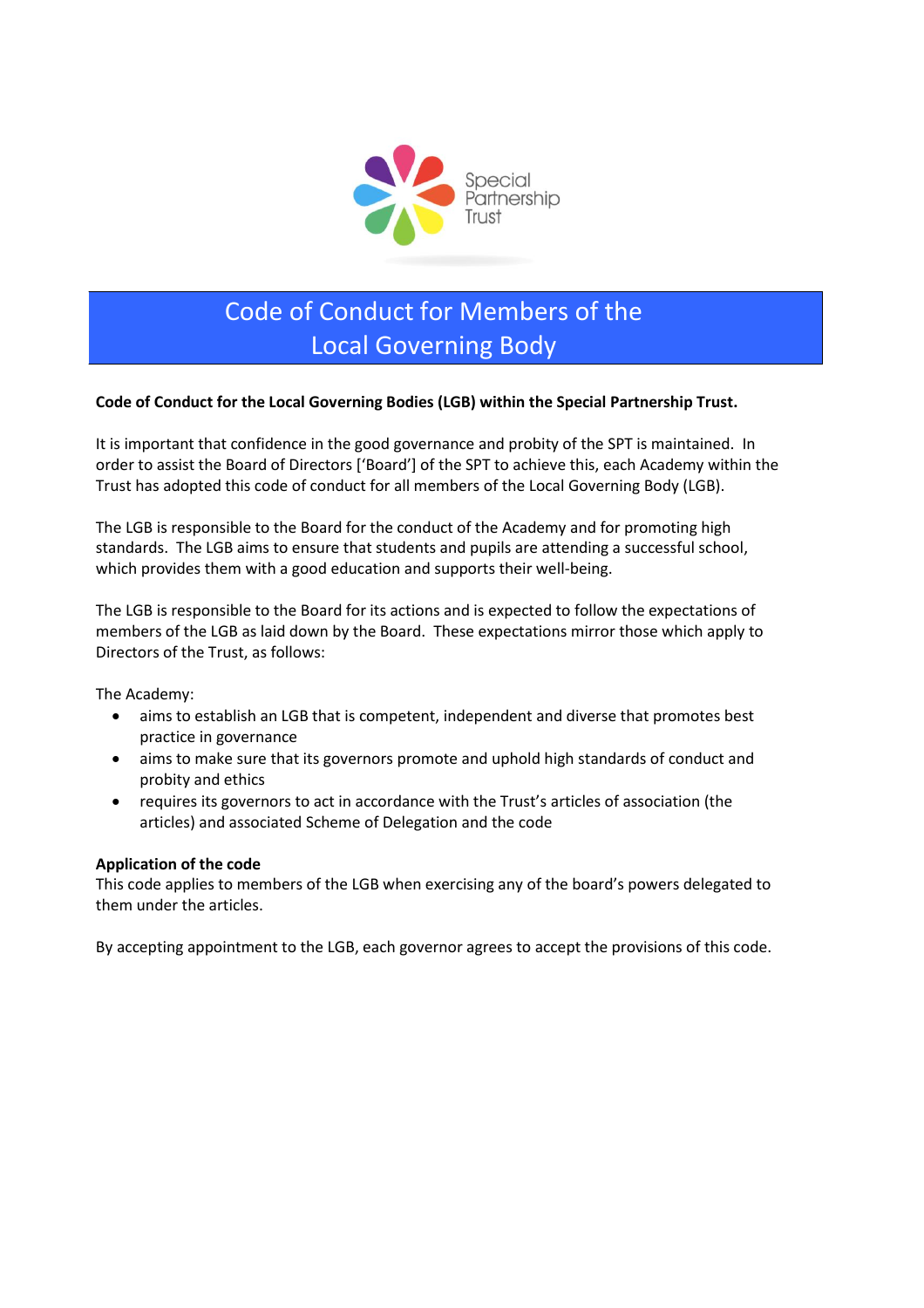We agree to abide by the Seven Nolan Principles of Public Life:

### **Selflessness**

We will act solely in terms of the public interest.

### **Integrity**

We will avoid placing ourselves under any obligation to people or organisations that might try inappropriately to influence us in our work. We will not act or take decisions in order to gain financial or other material benefits for ourselves, our family, or our friends. We will declare and resolve any interests and relationships.

### **Objectivity**

We will act and take decisions impartially, fairly and on merit, using the best evidence and without discrimination or bias.

### **Accountability**

We are accountable to the public for our decisions and actions and will submit ourselves to the scrutiny necessary to ensure this.

### **Openness**

We will act and take decisions in an open and transparent manner. Information will not be withheld from the public unless there are clear and lawful reasons for so doing.

### **Honesty**

We will be truthful.

### **Leadership**

We will exhibit these principles in our own behaviour. We will actively promote and robustly support the principles and be willing to challenge poor behaviour wherever it occurs.

*The SPT shall use The Good Governance Standard for Public Services as a guide to help the LGB achieve good governance but also as a tool to regularly assess the strengths and weaknesses of the academies governance practice and improve it.*

### **The Good Governance Standard for Public Services**

The standard prepared by the Independent Commission on Good Governance in Public Services in 2005 comprises six core principles of good governance, each with its supporting principles. Set out below is an extract of these core principles.

Good governance means focusing on SPTs purpose and on outcomes for citizens and service users.

Good governance means performing effectively in clearly defined functions and roles.

#### Be clear about the Academy's purpose and its intended outcomes for citizens and pupils

- Make sure that pupils receive a high quality education
- Make sure that taxpayers receive value for money

#### We will:

We will:

- Be clear about the functions of the LGB
- Be clear about the responsibilities of non-executives and the executive, and making sure that those responsibilities are carried out
- Be clear about relationships between governors and the public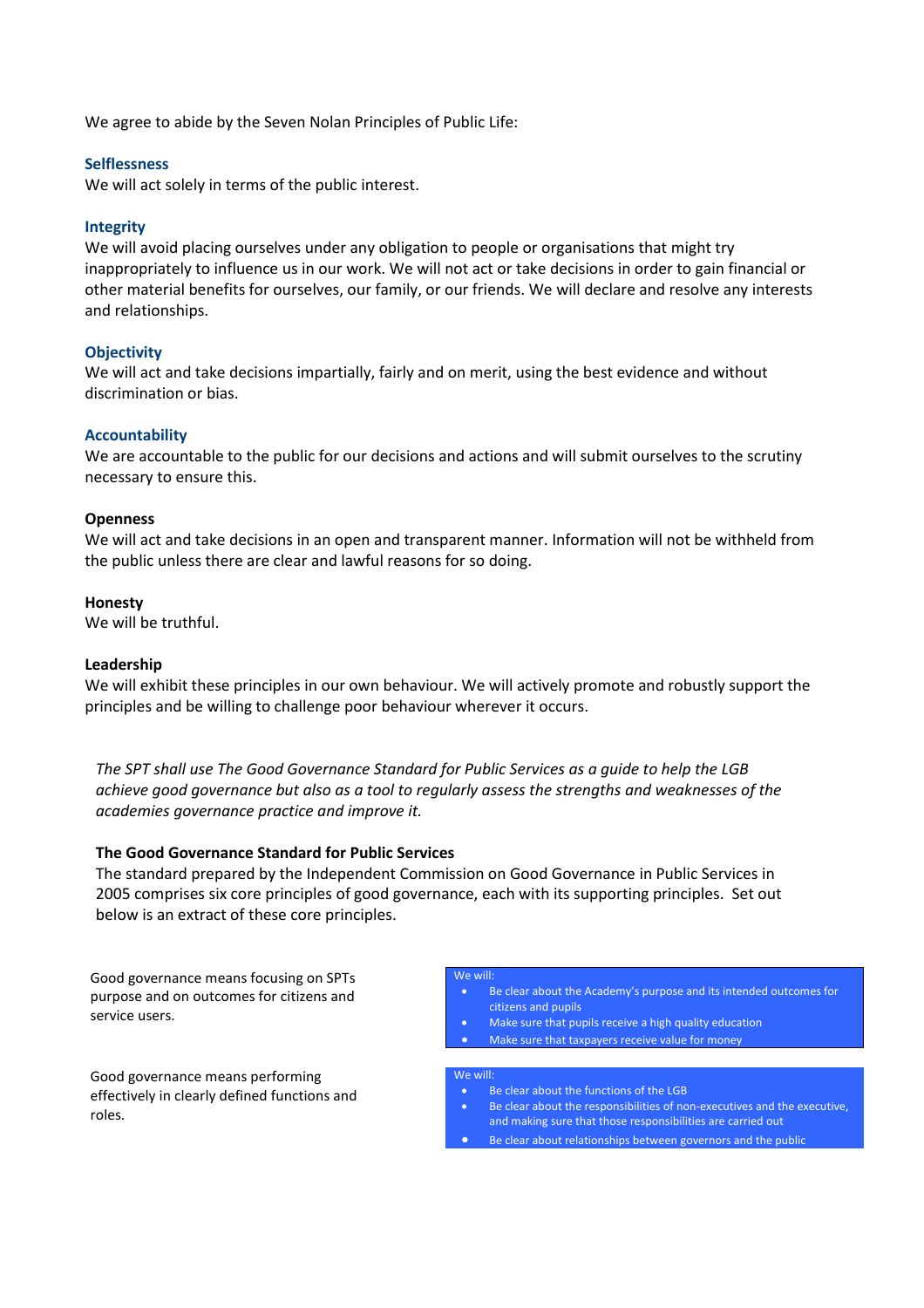Good governance means promoting values for the SPT and demonstrating the values of good governance through behavior.

Good governance means taking informed, transparent decisions and managing risk.

Good governance means developing the capacity and capability of the governing body to be effective.

Good governance means engaging stakeholders and making accountability real

#### will

- Put organisational values into practice
	- Behave in ways that uphold and exemplify effective governance

#### We will:

- Be rigorous and transparent about how decisions are taken
- Have and use good quality information, advice and support
- Make sure that an effective risk management system is in operation

#### We will:

- Make sure that appointed and elected governors have the skills, knowledge and experience they need to perform well
- Develop the capability of people with governance responsibilities and evaluate their performance, as individuals and as a group
- Strike a balance, in the membership of the board, between continuity and renewal

#### We will:

- Understand formal and informal accountability relationships
- Take an active and planned approach to dialogue with and accountability to the public
- Take an active and planned approach to responsibility to staff Engage effectively with institutions

### Duties and responsibilities Members of the LGB shall:

- fulfill their responsibilities and duties as a governor of the Academy in good faith and:
	- o uphold the ethos of the Academy
	- o act in the best interests of the Academy
	- o secure the proper and effective use of the Academies property
	- o act personally in all respects
	- o act within the scope of any authority given to them by the LGB by law, by regulations or by the Scheme of Delegation
	- o use the reasonable skill and care when making decisions
- act in accordance with the Scheme of Delegation at all times
- be committed to the SPT's values and objectives (including equal opportunities), to contribute to and share responsibility for the LGB's decisions, to read LGB papers and to attend meetings, training sessions and other relevant events
- declare all interests they have as required by the Scheme of Delegation and the general law and to comply with any rules requiring withdrawal from a meeting where this is required because of an interest
- respect the confidentiality of information that they may have access to as a member of the LGB and keep confidential the affairs of the LGB
- inform the clerk to the LGB as soon as possible should any changes to their circumstances occur during their term as a member of the LGB, including if:
	- o there are any changes to the interests which have been declared
	- $\circ$  they become, or cease to be, a company director, board member or trustee of another company or charity
	- o their occupation changes
	- o they move house
	- o they become employed by the SPT